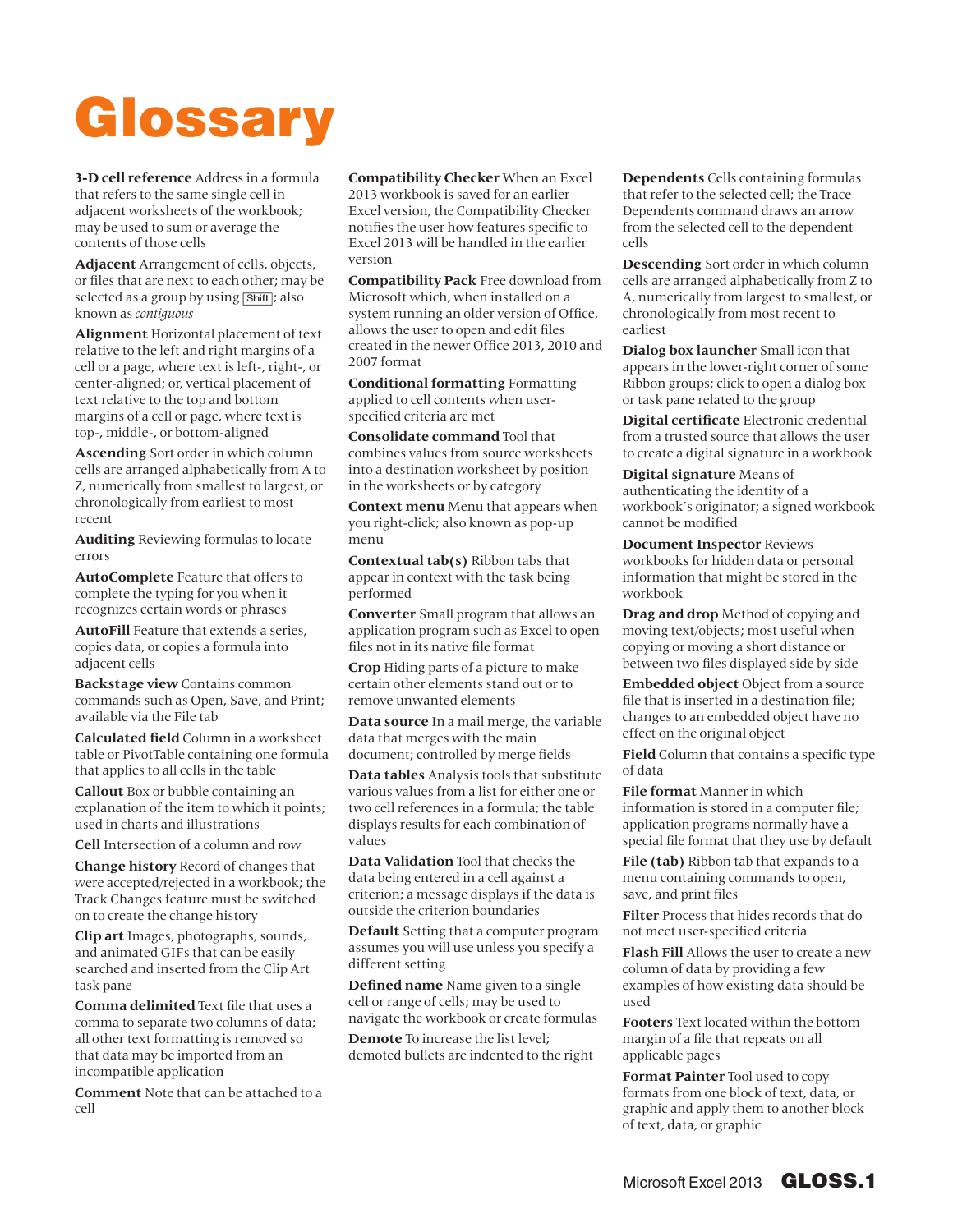**Formula Bar** Area above the worksheet in which you view, type, and edit cell entries

**Freeze** To set rows at the top and/or columns at the left of a worksheet to remain displayed as the worksheet is scrolled

**Function** Predefined formula that performs calculations on table cells

**Goal Seek** Analysis tool that calculates the value of one variable cell that is necessary to achieve a specific formula result

**Grouping** Selecting multiple worksheets so you may enter the identical data or format cells in all grouped sheets simultaneously

**Headers** Text located within the top margin of a file that repeats on all applicable pages

**Header row** First row in a table or external data source that contains text labels to describe the data in the columns below those labels

**HTML (Hypertext Markup Language)**  Programming language used to create web pages

**Hyperlink** Block of text or a graphic that jumps you to another location in a file, to another file, or to a web page when clicked

**Imported** Data retrieved from another file saved in a file format compatible with the destination application

**Input message** Message that instructs the user to enter data consistent with the validation rule set for a cell; also known as validation text

**Intranet** Internal computer network in a company or organization in which users may access shared files and resources, such as printers

**Linked object** Object created in a source file and inserted or pasted in a destination file; the object retains a link to the source file; the destination file can be updated when the source file is modified

**Linking formula** Cell contents beginning with an equals  $(=)$  sign that connect to a cell in another area of the same worksheet, a different worksheet, or a different workbook

**Live Preview** When you point at formatting commands on the Ribbon, it displays how the format would appear on selected text and objects without actually applying the format

**LOOKUP function** Formula component that retrieves a piece of data from a lookup table located somewhere in the same worksheet, a separate worksheet, or a different workbook

**Macro** Series of frequently used commands that can be grouped as a single command; used to speed up repetitive tasks

**Mail Merge** Word feature used to personalize standard letters, envelopes, mailing labels, and other documents by combining a main document with a data source, such as an Excel worksheet

**Main document** In a mail merge, the document that contains the content that remains constant for each recipient; controls the merge with merge fields

**Marquee** Animated dashed line that surrounds selected cells during an operation, such as a cut or copy

**Merge** To combine multiple copies of a workbook containing all user changes into a single workbook

**Mini toolbar** Toolbar containing common formatting commands that appears when text is selected

**Native file format** Default file format used by a program

**Nonadjacent** Arrangement of cells, objects, or files not next to each other; may be selected as a group using [Ctrl]; also known as *noncontiguous*

**Nonnative file format** File format that can be used by a program, but is not the default (native) file format

**Office Web Apps** Simplified versions of Excel, Word, or PowerPoint used to view and edit workbooks on the web, especially when the full version is not installed on the computer

**Open XML** File format used by Office 2013, 2010 and 2007 programs to save workbooks

**PDF (Portable Document Format)** File format that allows others to view and print a document with all formatting intact even if they do not have the application that created the document

**PivotChart** Chart view based on a PivotTable

**PivotTable** Table view of row and column data that allows the data to be summarized and compared in multiple ways

**Precedents** Cell addresses referenced in a formula; the Trace Precedents command draws arrows from these cells to the formula cell

**Print Preview** Feature that allows you to see how a file will look when printed

**Promote** To decrease the list level; promoted bullets are outdented to the left

**Quick Access toolbar** Graphical User Interface (GUI) that contains buttons for frequently used commands; can be customized according to your preference

**Quick Analysis** Formatting options for a highlighted range of data that can be accessed via an adjacent button

**Range** Multiple cells in adjacent rows, columns, or both rows and columns

**Record** Collection of data in one row for one person, item, or category

**Ribbon** Contains commands that help you perform tasks; organized in tabs that relate to a particular type of activity and groups of related commands

**Scaling** Enlarging or reducing an object's overall size to a percentage of its original size

**Scenario Manager** Analysis tool that creates and saves what-if models with up to 32 variables

**Screenshot** Picture of a non-Excel window captured and layered on an Excel worksheet

**Shapes** Tools for drawing images in workbooks

**Shared workbook** Workbook set up to track changes that multiple users make; may be distributed to users one at a time or placed on a network server for multiple users to access simultaneously

**SkyDrive** Web storage location provided by Microsoft that allows you to access workbooks from any computer with Internet access.

**SmartArt** Predesigned graphic images you can add to a workbook; categories include List, Hierarchy, Pyramid, and so forth

**Solver** Analysis tool in Excel that sets the values of multiple cells used in a formula to produce the desired result that is specified for a target cell

**Sort** To arrange data in alphabetic, numeric, or date order

**Sparklines** Miniature charts in worksheet cells that illustrate the direction (increasing or decreasing) of a cell range in one row or column